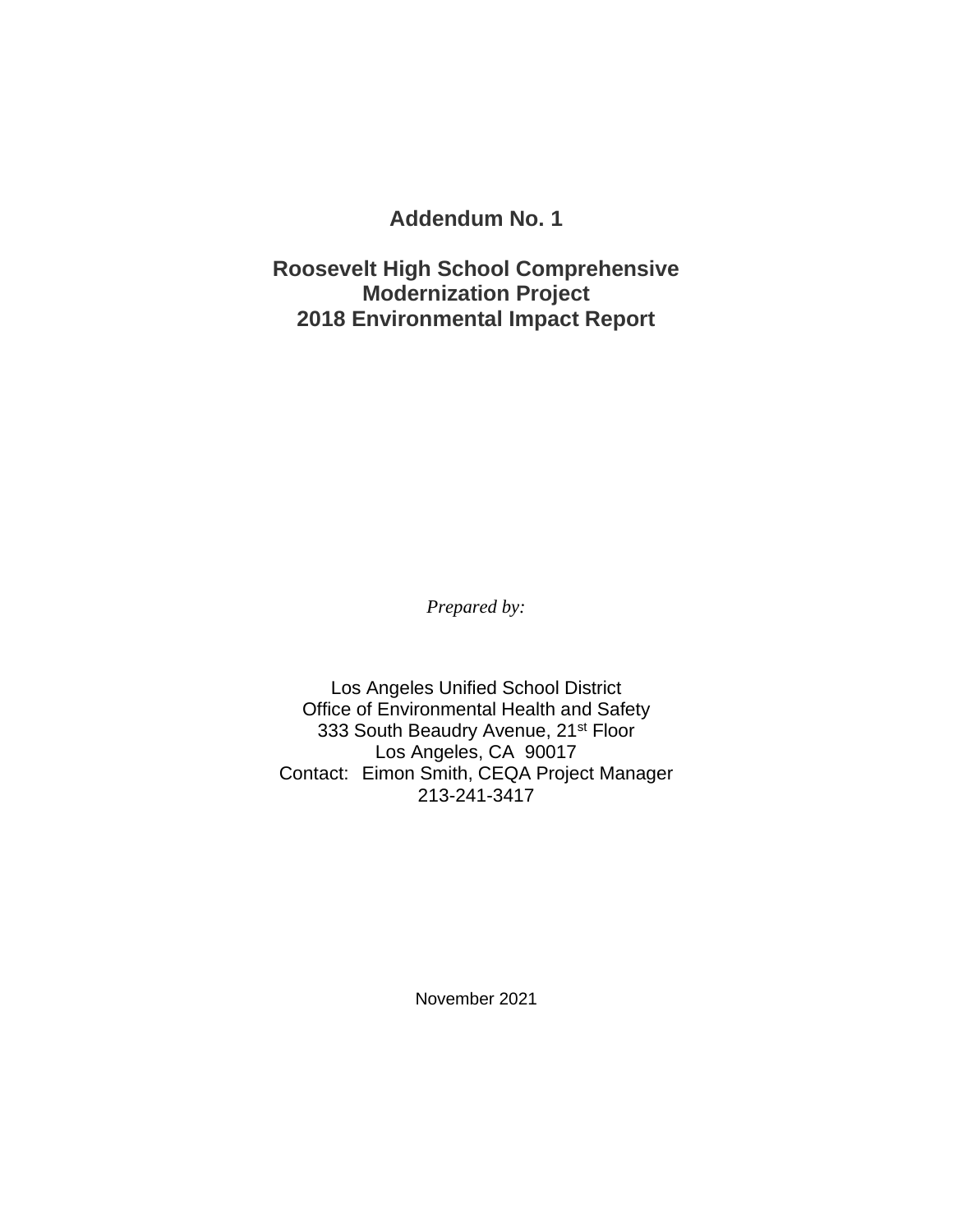# **Table of Contents**

# **Appendix**

Appendix A Notices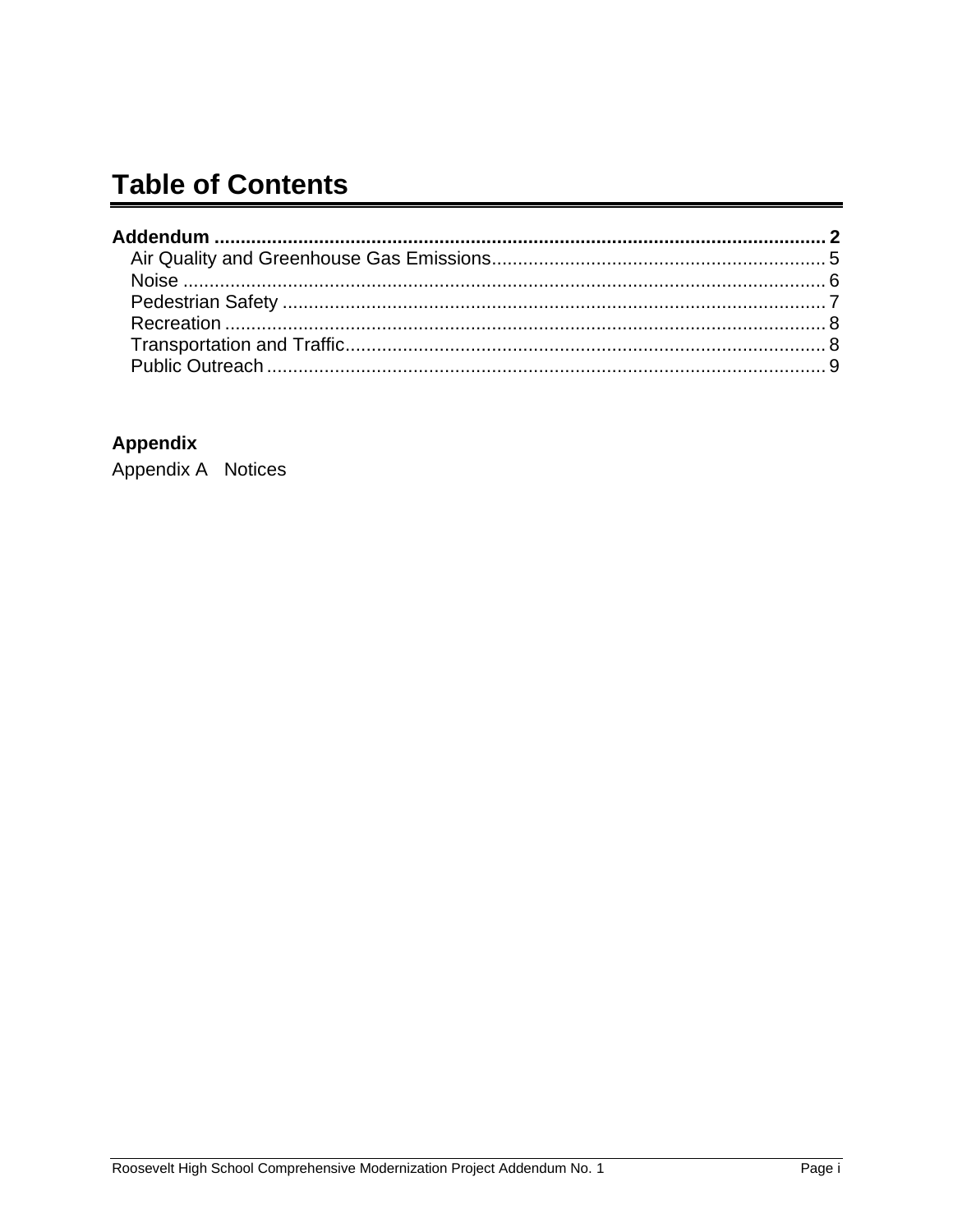# **ADDENDUM**

## **1. Project Title**

Roosevelt High School Comprehensive Modernization Project

#### **2. California Environmental Quality Act Lead Agency Name and Address**

Los Angeles Unified School District Office of Environmental Health and Safety 333 South Beaudry Avenue, 21<sup>st</sup> Floor Los Angeles, CA 90017

#### **3. Contact Person and Phone Number**

Eimon Smith, CEQA Project Manager 213-241-3417

#### **4. Purpose of Addendum**

This addendum to the Roosevelt High School Comprehensive Modernization Project (Project) Environmental Impact Report (EIR) analyzes potential environmental impacts that will result from changes to the Project description since adoption of the EIR by the Los Angeles Unified School District (LAUSD) Board of Education on May 8, 2018 (Board of Education Report No. 437 -17/18).

#### Criteria for Preparation of an Addendum to the Previous EIR

California Environmental Quality Act (CEQA) Guidelines, Sections 15162 and 15164, provide that an addendum to a previously certified EIR can be prepared for a project if the criteria and conditions summarized below are satisfied:

• *No Substantial Project Changes:* There are no substantial changes proposed in the project which will require major revisions of the previous EIR due to the involvement of new significant environmental effects or a substantial increase in the severity of previously identified significant effects.

• *No Substantial Changes in Circumstances:* Substantial changes have not occurred with respect to the circumstances under which the project is undertaken which will require major revisions of the previous EIR due to the involvement of new significant environmental effects or a substantial increase in the severity of previously identified significant effects.

• *No Substantial New Information:* There is no new information of substantial importance which was not known or could not have been known at the time of the previous EIR that shows any of the following: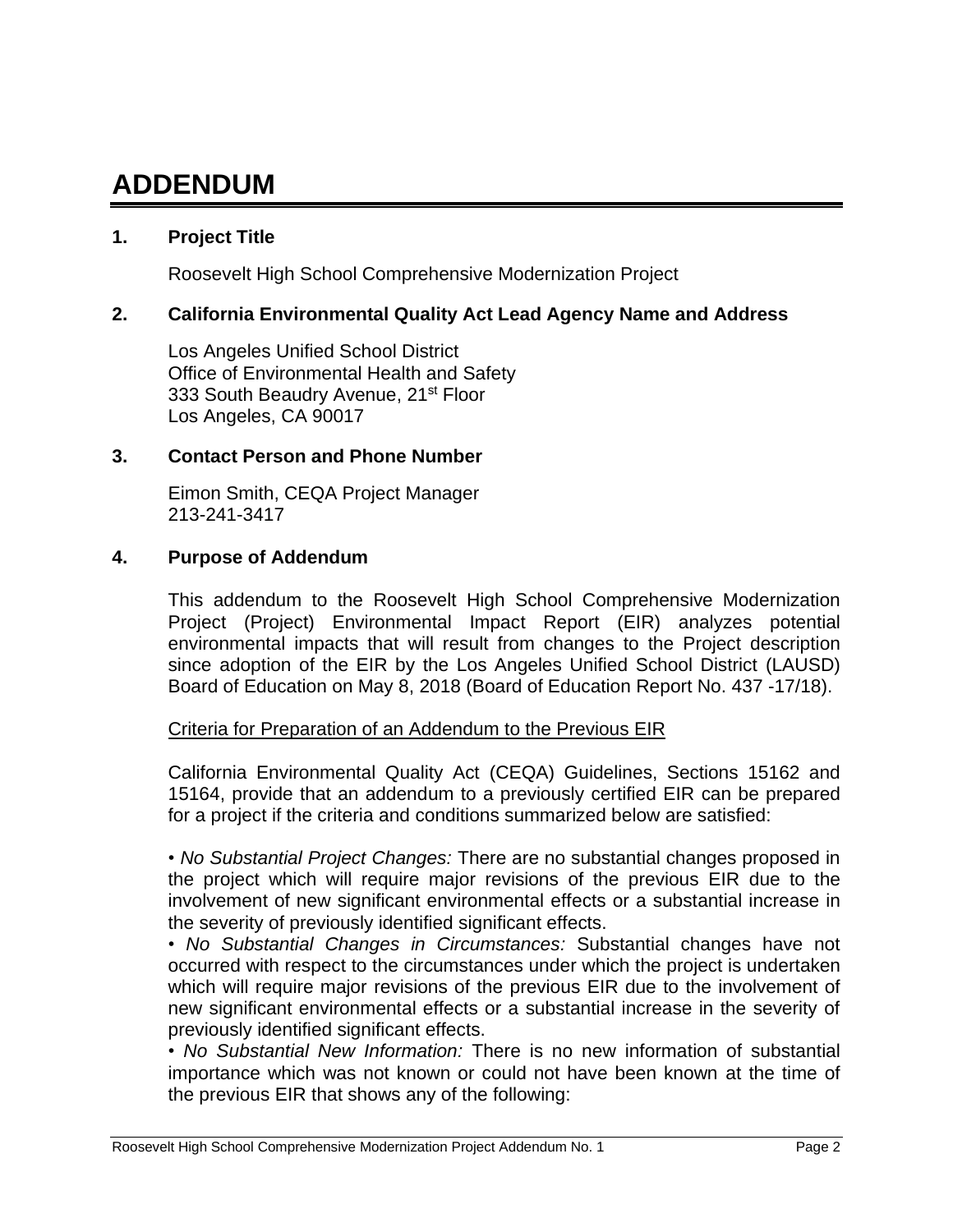(a) The project will have one or more significant effects not discussed in the previous EIR;

(b) Significant effects previously examined will be substantially more severe than shown in the previous EIR;

(c) Mitigation measures or alternatives previously found not to be feasible will, in fact, be feasible and will substantially reduce one or more significant effects of the project, but the project proponents decline to adopt the mitigation measure or alternatives; or

(d) Mitigation measures or alternatives which are considerably different from those analyzed in the previous EIR will substantially reduce one or more significant effects on the environment, but the project proponents decline to adopt the mitigation measure or alternative.

The Project as revised, and as described in this addendum, does not create any of the conditions described in Section 15162 of the CEQA Guidelines that call for the preparation of a subsequent EIR. No new significant impacts will occur, and no previously examined significant effects will be substantially more severe than shown in the EIR. Thus, an addendum to the certified EIR is the appropriate environmental documentation to analyze the potential environmental impacts that will result from the refinement to the Project description.

## **5. Project Location**

The Project location for the activities are the Roosevelt High School (Roosevelt HS) campus. Limited Project-related activities (as described in this Addendum) will occur within the track/field and baseball/softball field portions of the Roosevelt HS campus. This addendum will evaluate the minor changes to the Project.

Roosevelt HS is a 22.7-acre site, located at 456 South Mathews Street, Los Angeles, 90033, within the County of Los Angeles. While the Roosevelt HS Comprehensive Modernization Project comprises almost the entire school campus, this addendum is only concerned with a portion of the existing track/field and the baseball/softball field which are located in the northeastern and south eastern portions of the campus respectively. These areas will be collectively referred to in this Addendum as the athletic areas.

Roosevelt HS is bounded East 4th Street to the north, East  $6<sup>th</sup>$  Street to the south, South Matthews Street to the west, and South Mott Street to the east. Regional access to the Project site is provided by the adjacent roads from the junction, as well as from Interstate 10 (I-10) and Interstate 5 (I-5) from the southwest, U.S. Highway 101 from the north, and State Route 60 from the south. Local access is provided via East 4th Street along the northern boundary of the site and S. Soto Street to the northwest.

#### **6. General Plan Designation**

#### Public Facilities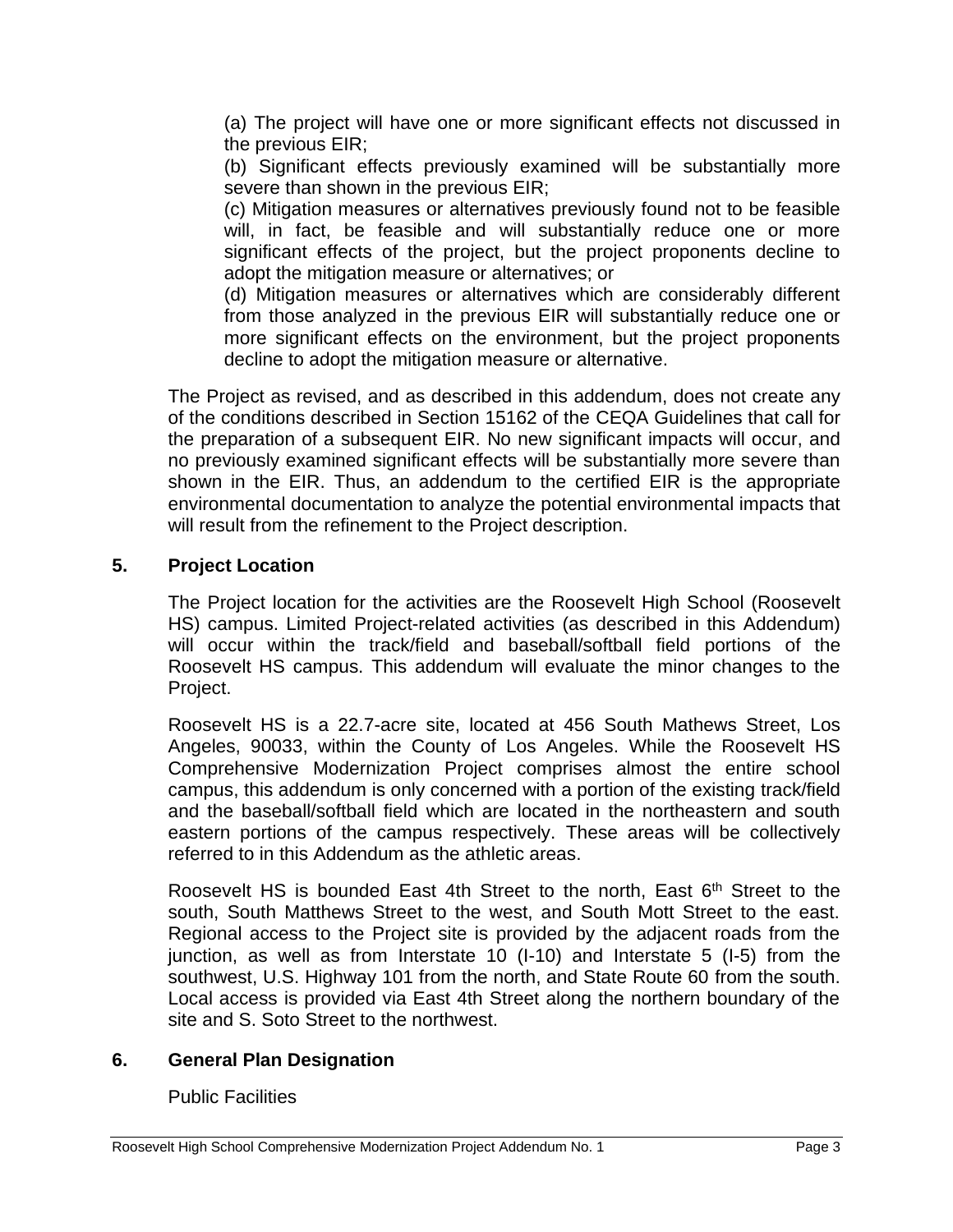#### **7. Project Introduction**

The EIR for the Roosevelt HS Comprehensive Modernization Project was certified by the Governing Board of the Los Angeles Unified School District (LAUSD) on May 8, 2018. Since the EIR was certified, additional funding was identified (via Measure RR) that enabled the Project to include additional upgrades that were previously not a part of the Project. The desire to expand both the athletic areas to regulation size was noted in the certified EIR. The anticipated construction completion date for these athletic field updates is Q1 2025.

This addendum to the Roosevelt HS Comprehensive Modernization Project EIR has been prepared in accordance with the CEQA Guidelines Section 15063, to determine whether the Project will result in a new significant effect on the environment that was not previously identified in the 2018 EIR. The LAUSD Board of Education is the lead agency for the Roosevelt HS Comprehensive Modernization Project.

#### **8. Project Overview**

The Project analyzed in the 2018 EIR analyzed implementation of the Roosevelt HS Comprehensive Modernization Project, including the demolition and/or relocation of some of the existing structures on the Project site. Major components of the Project entail modernizing the campus with new classrooms, a gymnasium, a lunch shelter, and an auditorium. Other improvements include campus-wide infrastructure. The proposed Project is designed to address the most critical physical concerns of the building and grounds at the campus while upgrading, renovating, modernizing, and reconfiguring the campus to provide facilities that are safe, secure, and better aligned with the current instructional program.

The Project includes the demolition of temporary buildings and permanent buildings that have been determined to be structurally compromised beyond repair and/or aging; deteriorating; and which do not meet current educational requirements; construction of the following buildings: Classroom/Administration Building North, Auditorium and Performing Arts Building, Classroom Building South, Gymnasium Building, Lunch Shelter, and Wellness Center; and various site-wide upgrades to improve landscaping through the campus, and complete infrastructure improvements including domestic water, fire, irrigation, gas, sewer, low voltage (fire, telephone, data), electrical and storm drainage, Americans with Disabilities Act (ADA) compliance, landscape, hardscape, and exterior paint.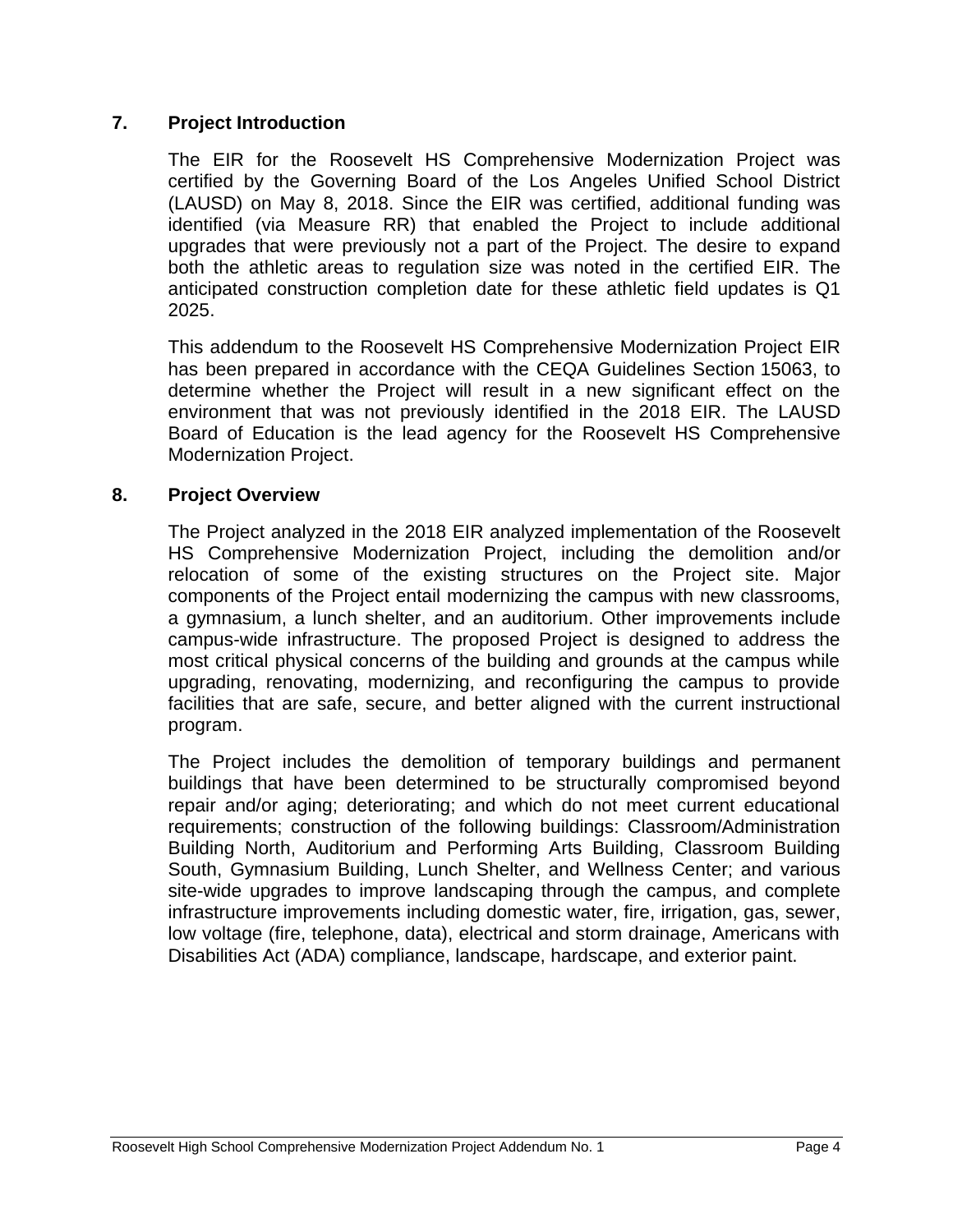### **9. Refinement of the Project Scope**

The scope of the refined Project includes upgrades to the athletic areas. Specifically, the track and field will be enlarged to a competition sized track and full-sized football field. The football field has existing sports lighting that will be removed and replaced. Concessions, restrooms, and bleachers will also be added to these fields. The existing baseball/softball field will also be enlarged, and new lights will be added to it.

The refined Project will be implemented per all applicable local and State regulations, as well as all District Standards and Specifications; such as the mitigation measures and District's Standard Conditions of Approval as outlined in the 2018 Project EIR, and all construction requirements designed to limit potential impacts. The refined Project will not cause an increase in student capacity or enrollment and will not have an impact on the intensity of use of school facilities. While lights will be added to the athletic fields to permit the use of these facilities during inclement weather or alternate hours; these facilities are being designed as an extension of the current uses and for use by the existing students and community at large that currently have access to the campus. The beneficiaries of the refined Project include students and staff at Roosevelt HS and, subject to availability, the community at large, who may request access to the facilities and grounds of the campus pursuant to the Civic Center Act (CA Ed. Code Sections 38130 - 38139).

The 2018 Project EIR evaluated impacts related to air quality, cultural resources, hazards and hazardous materials, noise, pedestrian safety, and transportation and traffic. Impacts related to air quality, pedestrian safety, and transportation and traffic were reduced to a less than significant level. A Pipeline Safety Hazard Assessment (PHSA) was completed before the EIR was certified which reduced hazards and hazardous materials impacts to a less than significant level. However, impacts related to cultural resources and noise remined significant and unavoidable despite the implementation of mitigation measures.

## **AIR QUALITY**

**Less-than-Significant Impact.** As described in the 2018 Project EIR, the Project:

- Will not conflict with the Air Quality Attainment Plan (AQMP) that is regulated by the South Coast Air Quality Management District (SCAQMD);
- Will not substantially violate SCAQMD air quality standards or generate emissions above SCAQMD daily significance thresholds or the applicable requirements outlined in Rule 401, Rule 402, Rule 403, Rule 1466) during construction or operation of the Project;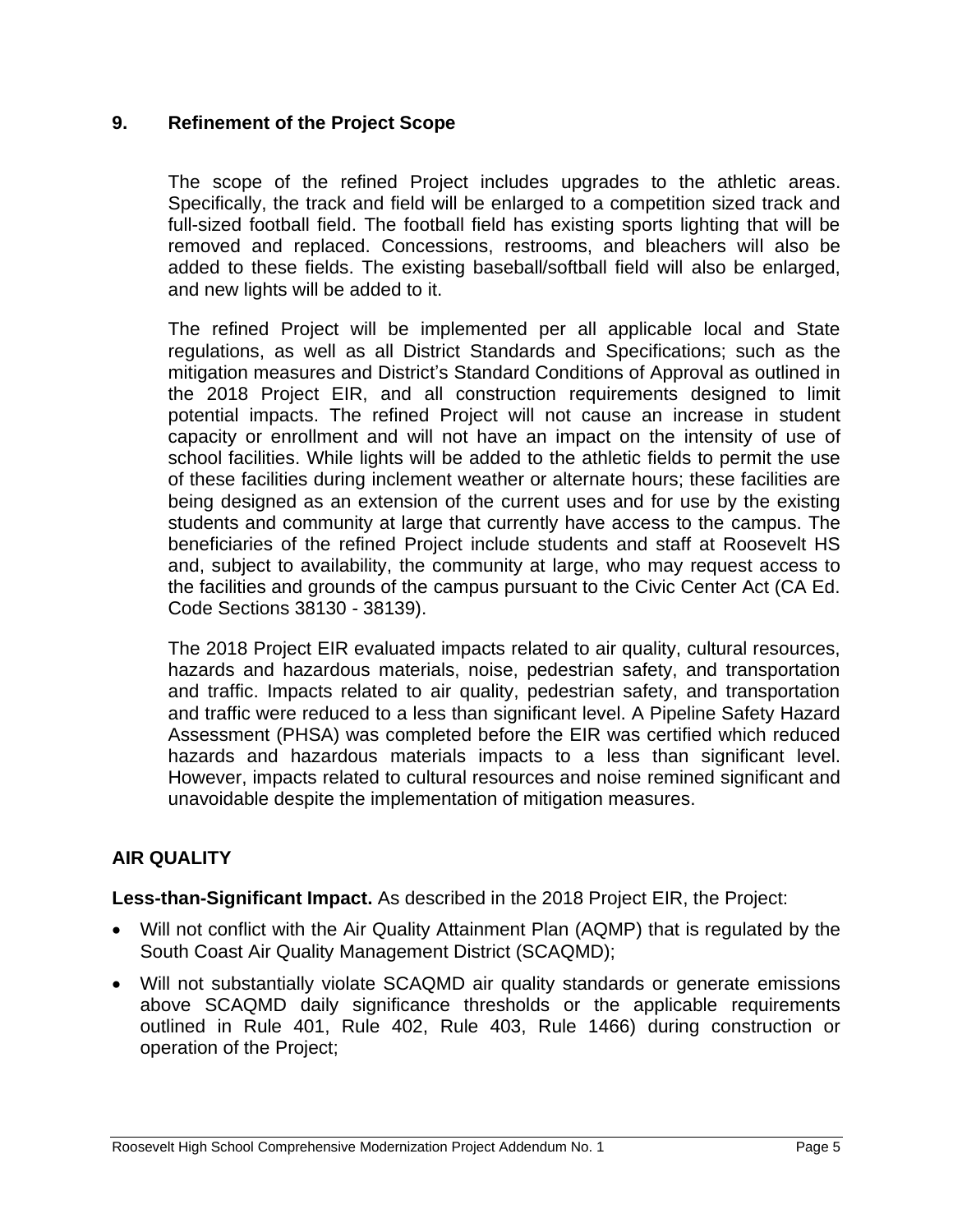- Will not generate cumulatively considerable net increase of any criteria pollutant for which the Project region is non-attainment under an applicable federal or state ambient air quality standard;
- Will not expose sensitive receptors to substantial pollutant concentrations;
- Will not create objectionable odors affecting a substantial number of people. Construction odors will be temporary in nature and are not expected to affect a substantial number of people, and operational odors will be less than significant with implementation of appropriate LAUSD maintenance and waste management practices; and
- Will not expose sensitive receptors to increased level of pollutant concentration in proximity to freeways and major roadways.

Consistent with the certified EIR, the refined Project will include the implementation of Standard Conditions of Approval (SCs) SC-AQ-1 through SC-AQ-5, best management practices (BMPs) such as watering to control dust. The refined Project scope was anticipated in the certified EIR so the refined Project will include the expansion of athletic space into existing athletic space and spaces that will be cleared as a part of the ongoing comprehensive modernization efforts. The refined the refined Project will include the development of several small structures (i.e., concessions, restrooms, and bleachers) but they will replace existing facilities and the scale of these structures is significantly smaller than the ongoing demolition and construction that was analyzed in the certified EIR. Therefore, changes to the Project since certification of the EIR will not result in any new or exacerbated significant environmental effects to air quality that will require preparation of a supplemental EIR.

# **CULTURAL RESOURCES**

**Significant and Unavoidable Impact.** As described in the 2018 Project EIR, the Project:

• Will have a substantial adverse change in the significance of a historical resource as defined in Section 15064.5;

An Initial Study was prepared that determined the Project would have a less than significant impact or no impact related to the following thresholds:

- Will not have a substantial adverse change in the significance of an archaeological resource pursuant to Section 15064.5;
- Will not directly or indirectly destroy a unique paleontological resources or site or unique geologic feature; and
- Will not disturb any human remains, including those interred outside of formal cemeteries.

Mitigation Measure (MM) MM-CUL-1 through MM-CUL-3 as well as SC-CUL-2 through SC-CUL-4, SC-CUL-6 through SC-CUL-11, and SC-CUL-13 were applied to the Project.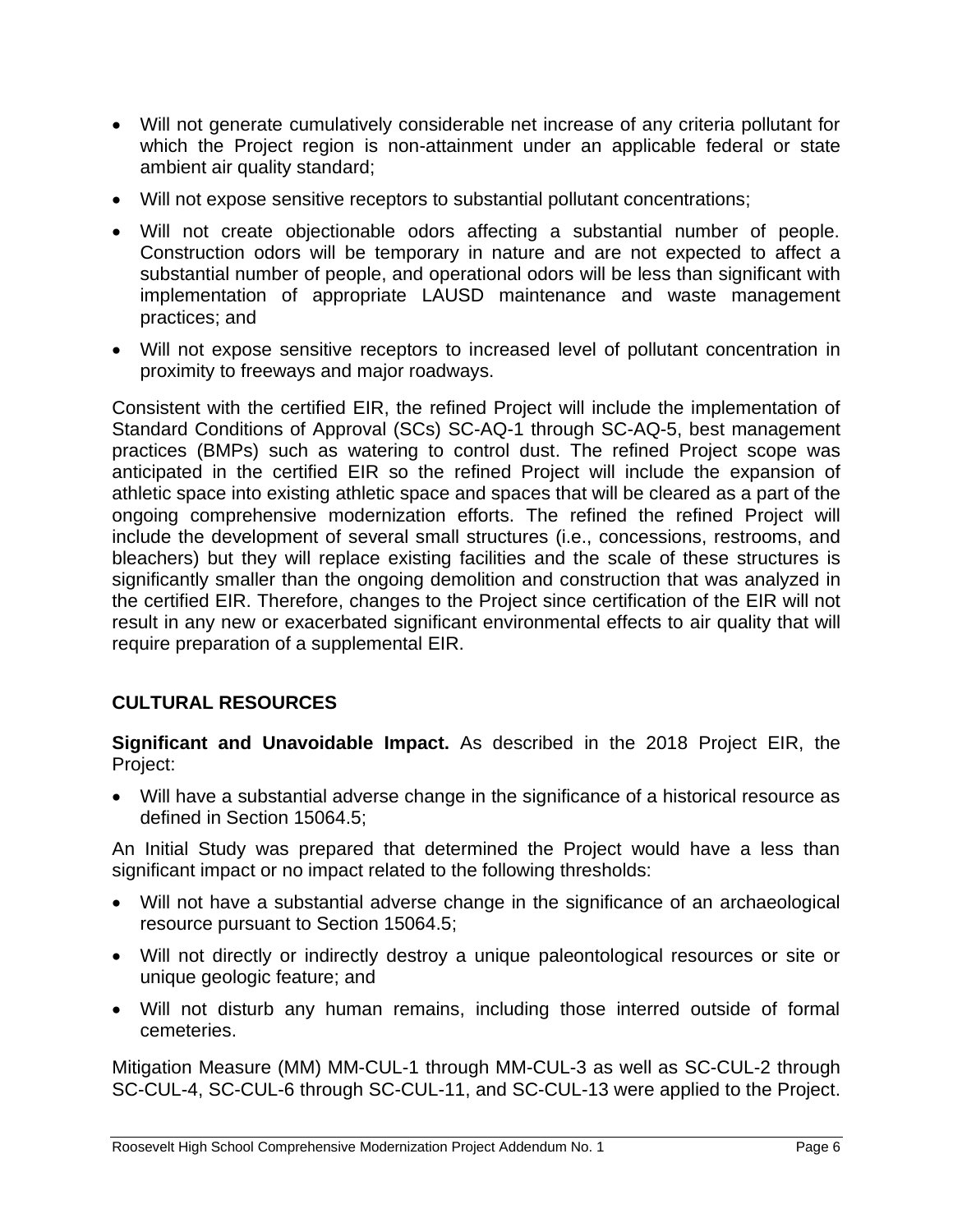However, despite the implementation of these measures (including an Interpretive Plan), impacts to historical resources on the Roosevelt HS campus would remain significant and unavoidable. The campus would no longer be eligible as a historic district in the National Register of Historic Places or the California Register of Historic Resources. The significant and unavoidable cultural resources impact associated with the Project, required the Board of Education to adopt a Statement of Overriding Considerations and Findings of Facts.

The baseball/softball field is not a part of the Roosevelt HS historic district. However, the track/field did include contributors to the historic district that were previously analyzed for removal in the certified EIR. The athletic field upgrades will primarily be replaced in-kind and may extend to areas where buildings will be removed as a part of the Comprehensive Modernization. Since the removal of contributors and the resulting ineligibility of the historic district has already been analyzed and was determined to be significant and unavoidable, the refined Project will not have the potential to further result in new or exacerbated significant environmental effects to cultural resources that will require preparation of a supplemental EIR.

# **HAZARDS AND HAZARDOUS MATERIALS**

**Less-than-Significant Impact.** As described in the 2018 Project EIR, the Project:

- Will not create a significant hazard to the public or the environment through the routine transport, use or disposal of hazardous materials;
- Will not create a significant hazard to the public or the environment through reasonably foreseeable upset and accident conditions involving the release of hazardous materials into the environment;
- Will not emit hazardous emissions or handle hazardous or acutely hazardous materials, substances, or waste within 0.25 mile of an existing or proposed school;
- Will not be located on a site which is included on a list of hazardous materials sites compiled pursuant to Government Code Section 65962.5 and, as a result, would it create a significant hazard to the public or the environment;
- Will not result in a safety hazard for people residing or working in the Project area (with regards to the campus' proximity to public/private airports);
- Will not impair the implementation of or physically interfere with an adopted emergency response plan or emergency evacuation plan; and
- Will not expose people or structures to a significant risk of loss, injury, or death involving wildland fires, including where wildlands are adjacent to urbanized areas or where residences are intermixed with wildlands.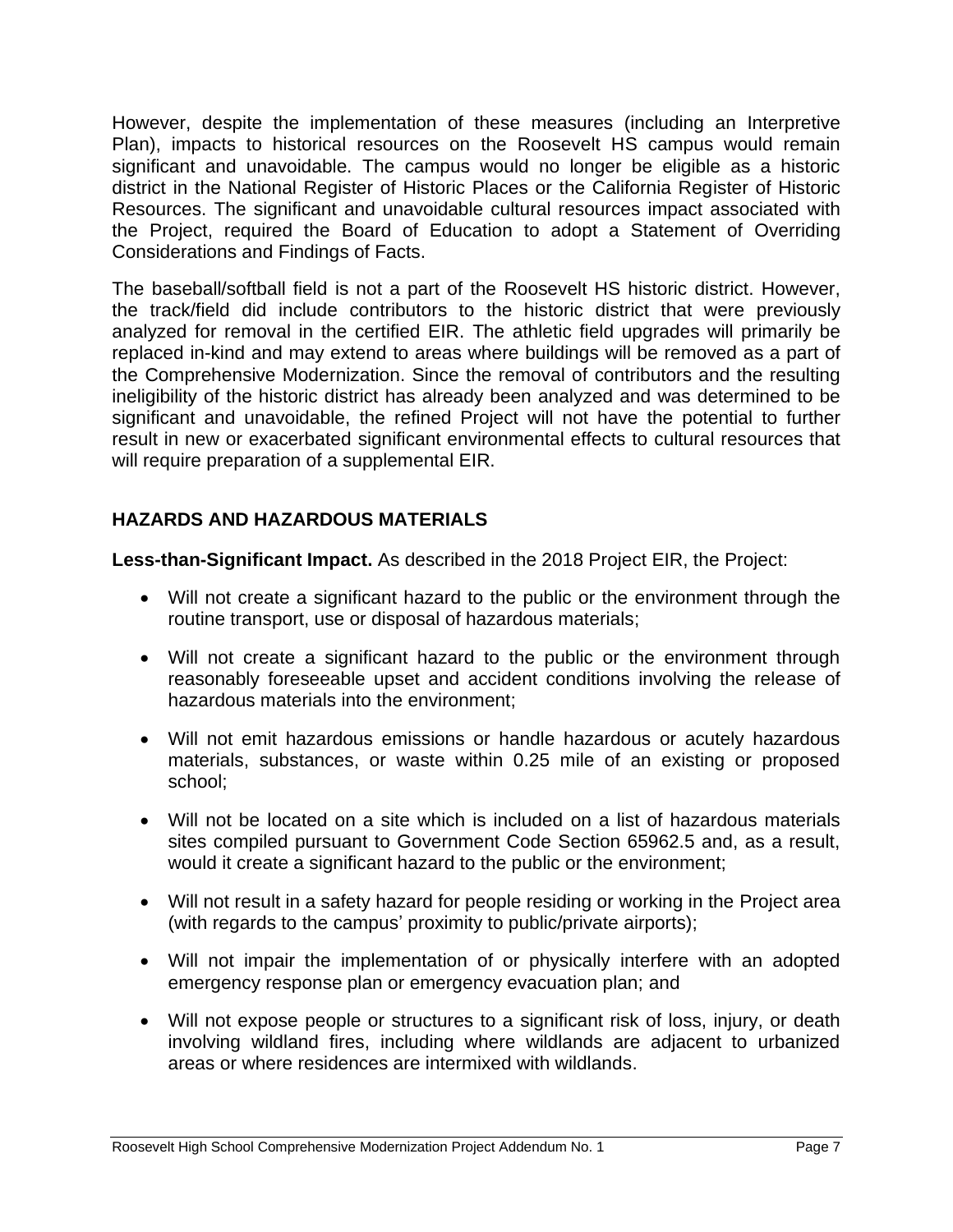Additionally, the Project was determined to have less-than-significant impacts related to the health and safety screening factors outlined in Title 5 of the California Code of Regulation Section 14010 as provided in the California Department of Education's (CDE) School Site Selection and Approval Guide.

While it was noted in the EIR that the campus is located with 1,500 feet of an existing high-pressure natural gas pipeline, a PHSA was completed for the campus prior to the certification of the EIR and found that the risk would be below the threshold. MM-HAZ-1 (which required the preparation of a PHSA – so it has been completed); as well as SC-AQ-1, SC-CUL-10, SC-T-4, SC-USS-1, and SC-HWQ-3 were applied to the Project. The refined Project will be located within the previously analyzed campus footprint. As such, the refined Project will not have the potential to further result in new or exacerbated significant environmental effects to cultural resources that will require preparation of a supplemental EIR.

# **NOISE**

**Significant And Unavoidable Impact.** As described in the 2018 Project EIR, the Project:

- Will expose persons to or generate noise levels in excess of standards established in the local general plan or noise ordinance, or applicable standards of other agencies;
- Will not expose persons to or generate excessive ground-borne vibration or ground-borne noise levels with the implementation of mitigation;
- Will not cause a substantial or permanent increase in ambient noise levels in the vicinity above levels existing without the Project;
- Will cause a substantial temporary or periodic increase in ambient noise level in the vicinity above levels existing without the Project; and
- Is not located within an airport land use plan or within two miles of a public airport or public use airport. Will not expose people residing or working in the Project area to excessive noise levels.

In addition to MM-NOI-1 through MM-NOI-12 as well as SC-AQ-2, SC-NOI-1, and SC-NOI-9, source controls and receptor controls were applied to the Project. LAUSD will also require its construction contractors to implement LAUSD noise-related BMPs to mitigate construction noise to a less than significant level. However, construction haul truck noise would exceed noise standards and even with implementation of Standard Conditions of Approval and a Mitigation Measures, impacts would be significant and unavoidable.

The refined Project will contribute additional noise sources during the Project's construction. As with the Project as analyzed in EIR, construction phasing for the refined Project will vary and would include a mix of equipment, vehicles and tools that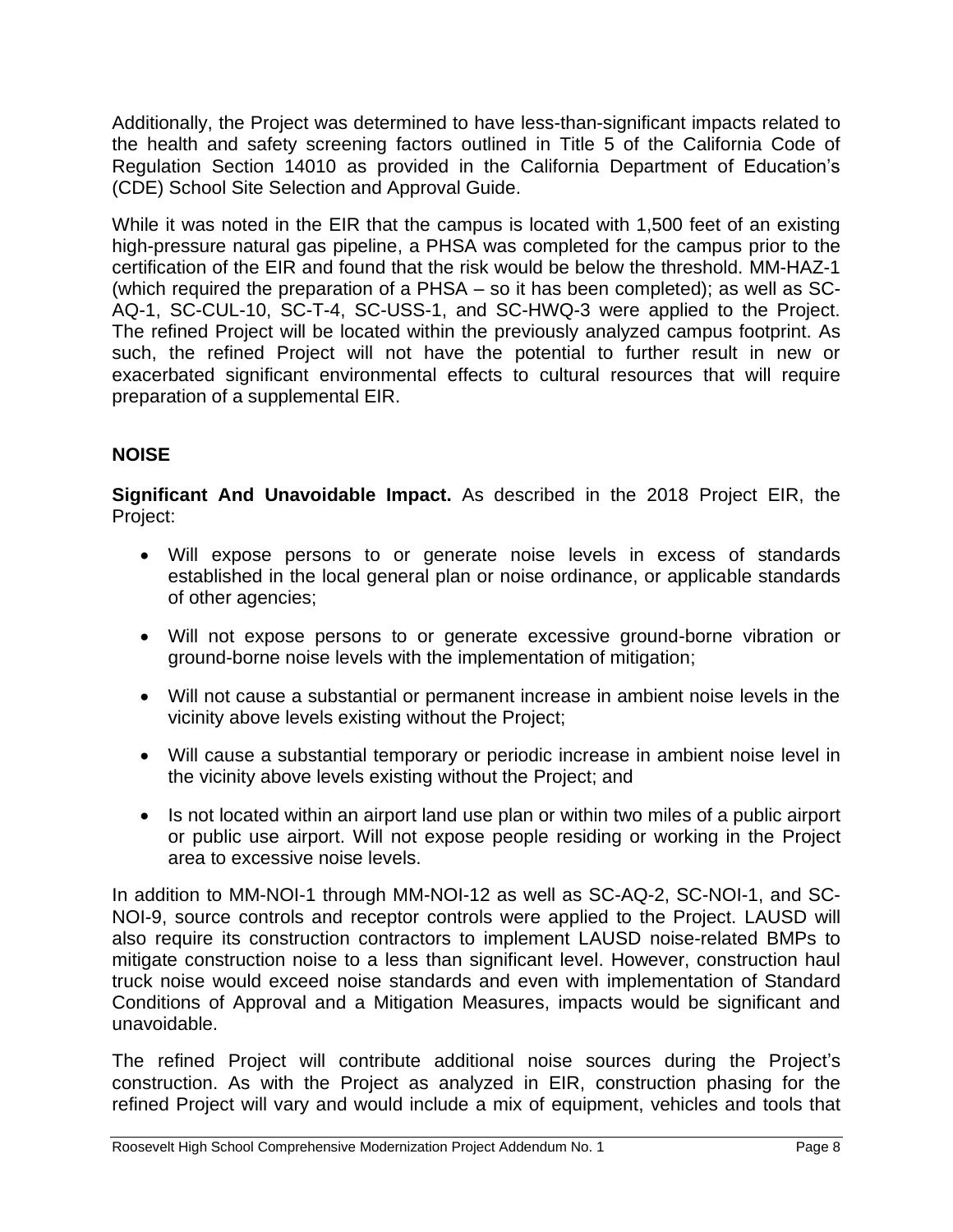have the potential to add to the noise sources associated with the Project. The EIR has already determined that the construction related noise impacts were significant and unavoidable and required the Board of Education to adopt a Statement of Overriding Considerations and Findings of Facts. While it would not be anticipated to generate the same noise levels as the Comprehensive Modernization activities due to the limited activities and construction areas associate with the refined Project, the refined Project scope will be consistent with the significant and unavoidable construction-related noise impacts as analyzed in the certified EIR and will not result in any new significant environmental effects related to noise that will require preparation of a supplemental EIR.

## **PEDESTRIAN SAFETY**

**Less-than-Significant Impact.** As described in the 2018 Project EIR, the Project:

- Will not substantially increase vehicular and/or pedestrian safety hazards due to a design feature or incompatible use;
- Will not create unsafe routes to schools for students walking from local neighborhoods; and
- Will be located on an existing campus and will not become closer to a major arterial roadway or freeway that may pose a safety hazard.

The refined Project will create negligible pedestrian impacts since the current Project includes existing pedestrian access and safety measures that will limit the potential for the refined Project to result in new or increased pedestrian impacts. These measures include SC-PED-1 through SC-PED-5, SC-T-3, SC-T-4, and MM-PED-1 which would maintain safety of pedestrian routes of local neighborhoods during Project construction activities by limiting construction truck access during peak school drop-off/pick-up hours. Therefore, the implementation of the refined Project will not result in any new significant environmental effects related to pedestrian safety that will require preparation of a supplemental EIR.

# **TRANSPORTATION AND TRAFFIC**

**Less-than-Significant Impact.** As described in the 2018 Project EIR, the Project:

- Will not conflict with applicable plan, ordinance, or policy establishing measures of effectiveness for the performance of the circulation system;
- Will not conflict with an applicable congestion management program or exceed a level of service standard established by the County Congestion Management Agency for designated roads or highways;
- Will not result in a change in air traffic patterns, including either an increase in traffic levels or a change in location that results in substantial safety risks;